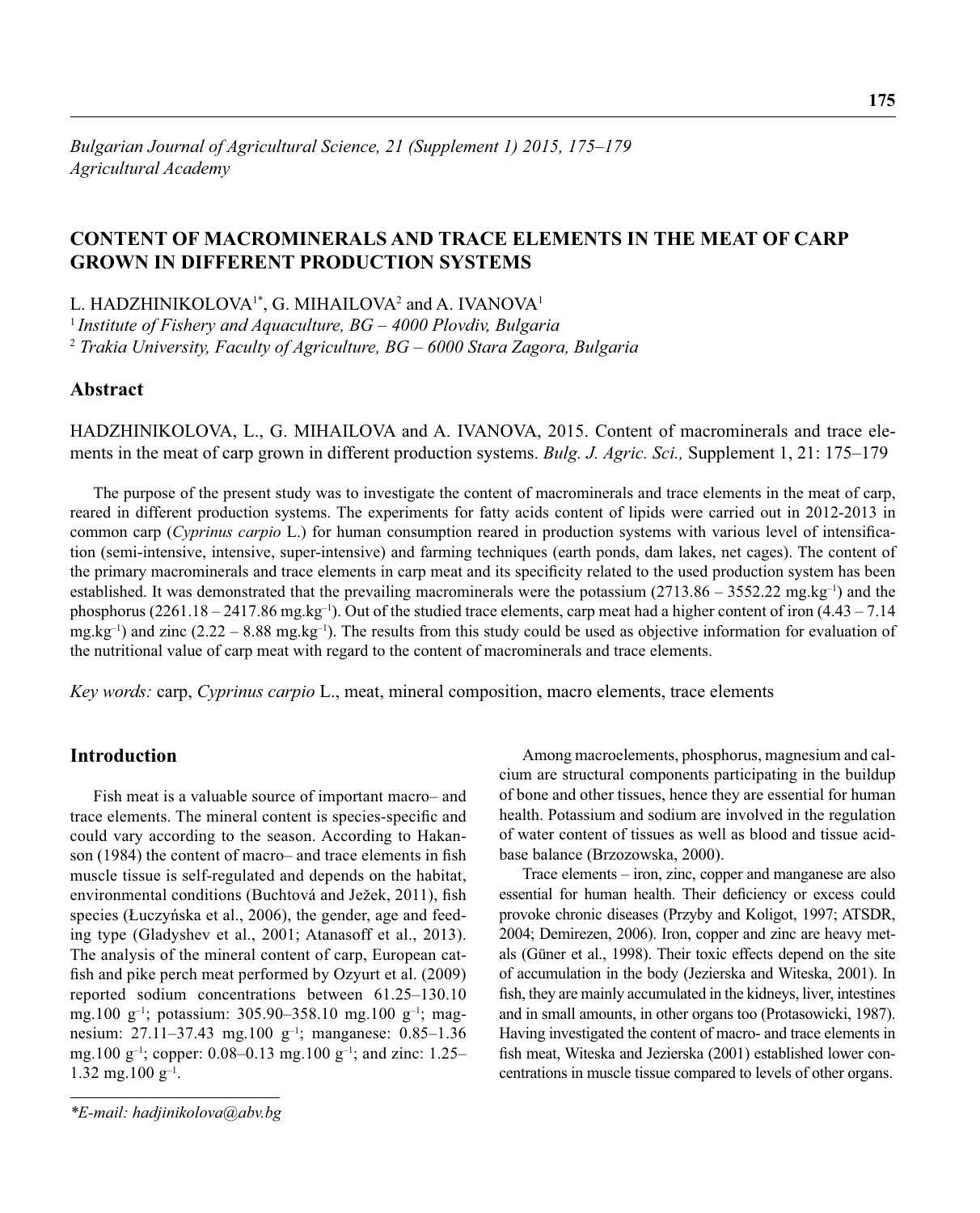The purpose of the present study was to investigate the content of macrominerals and trace elements in the meat of carp, reared in different production systems.

### **Materials and Methods**

The experiments for the content of macrominerals and trace elements were carried out in 2012–2013 in common carp (*Cyprinus carpio* L.) for consumption reared in production systems with various level of intensification (semiintensive, intensive, super-intensive) and farming techniques (earth ponds, dam lakes, net cages). Semi-intensive systems (SemiIS) were as followed: The Tri Voditsi/ 10 Experimental base (SemiIS-1), and Tsarimir 1 dam lake (SemiIS-2). Intensive systems (IS) were the Tundzha  $73/4$  fish farm (IS-1), the Tundzha  $73/5$  fish farm (IS-2), and Tsarimir 2 Dam Lake (IS-3). Super-intensive systems consisted of net cages in Kardzhali Dam Lake (SuperIS-1) The 40 Izvora Dam Lake was used as control aquatic ecosystem (CAES) (Table 1).

Once monthly, from May to October for each year of the study, analysis of physico-chemical parameters of water in experimental ponds was performed. The obtained values for water temperature, water pH and dissolved oxygen were within the technological allowances for cyprinids providing adequate farming conditions.

The samples of fish for the purposes of the study were randomly selected from each production system. Individual samples for analysis were obtained from fish musculature (lateral muscle) at the same site, after removal of the skin with subcutaneous fat and grinding and homogenization of meat. The analysis of macro and trace elements was done by atomic absorption spectrophotometry (АОАС, 2007). The meat samples were submitted to chemical digestion and evaporation using MULTIWAVE 3000, Perkin Elmer. The quantization was done with ANALYST 800 AA SPE-

#### **Table 1**

#### **Characteristics of the studied production systems**

KTROMETER, Perkin Elmer, with flame/graphite furnace and additional flow injection hydride system. Assayed macroelements were phosphorus, magnesium, potassium, sodium and calcium, and trace elements – iron, copper and zinc.

The statistical analysis of data was done with the MS Office 2010 software. The significance of differences between two samples was evaluated with the Student's t-test at a level of significance  $P < 0.05$ .

## **Results and Discussion**

#### *Macrominerals*

The content of some essential macrominerals in the meat of carps reared in studied production systems are presented in Table 2.

Average values of meat phosphorus (Р) varied from  $2261.18 \text{ mg} \cdot \text{kg}^{-1}$  to  $2417.86 \text{ mg} \cdot \text{kg}^{-1}$ . In general, the concentrations of this element were not significantly different among studied production systems and variations ranged within 6–7% ( $P > 0.05$ ). According to ordinance 23 of the Ministry of Health (2005) the recommended daily dietary P intake for men and women is 700–1250 mg and one serving  $(300 \text{ g fish})$  from studied carp groups could satisfy the daily needs of adults.

Magnesium (Mg) content varied from 299.35 to 369.48 mg.kg–1. In carps reared in the net cages of the Kardzhali Dam Lake, Mg level  $(369.48 \text{ mg} \cdot \text{kg}^{-1})$  was statistically significantly higher than that in the other studied groups ( $P <$ 0.01;  $P < 0.001$ ) except for fish reared in SemilS-1 – The Tri Voditsi /10 experimental base ( $P > 0.05$ ). Minimum average Mg concentrations were detected in the group from the Tundzha 73 /5 fish farm (299.35 mg.kg<sup>-1</sup>), which were considerably lower than respective values in carps from the net cages ( $P < 0.001$ ) and the semi-intensive Tri Voditsi /10 farm ( $P < 0.05$ ).

| Production<br>systems | Semi-intensive |                          |                   | Intensive  | Super-<br>intensive | Control aquatic<br>ecosystem |             |
|-----------------------|----------------|--------------------------|-------------------|------------|---------------------|------------------------------|-------------|
|                       | SemilS- $1*$   | SemilS-2                 | $IS-1$            | $IS-2$     | $IS-3$              | Super IS-1                   | <b>CAES</b> |
| Type of feed          | grain / meal   | grain / meal<br>$+CEF**$ | <b>CPF</b>        | <b>CEF</b> | <b>CEF</b>          | <b>CEF</b>                   | for angling |
| Ratio of feed, %      | 50:50          | 73:16:11                 | 100               | 100        | 100                 | 100                          |             |
| area                  |                |                          |                   |            |                     |                              |             |
| da                    | 45             | 500                      | 750               | 200        | 40                  |                              | 489         |
| $\rm \ln^3$           |                |                          | $\hspace{0.05cm}$ |            |                     | 156                          |             |

 $*(SemiIS-1)$  – Tri Voditsi/ 10 Experimental base; (SemiIS-2) – Tsarimir 1 dam lake; (IS-1) – Tundzha 73/4 fish farm; (IS-2) – Tundzha 73/ 5 fish farm; (IS-3) – Tsarimir 2 dam lake; (SuperIS-1) – net cages in Kardzhali dam lake; (CAES) – the 40 Izvora dam lake

*\*\*CEF* – *combined extruded feed; CPF* – *combined pelleted feed*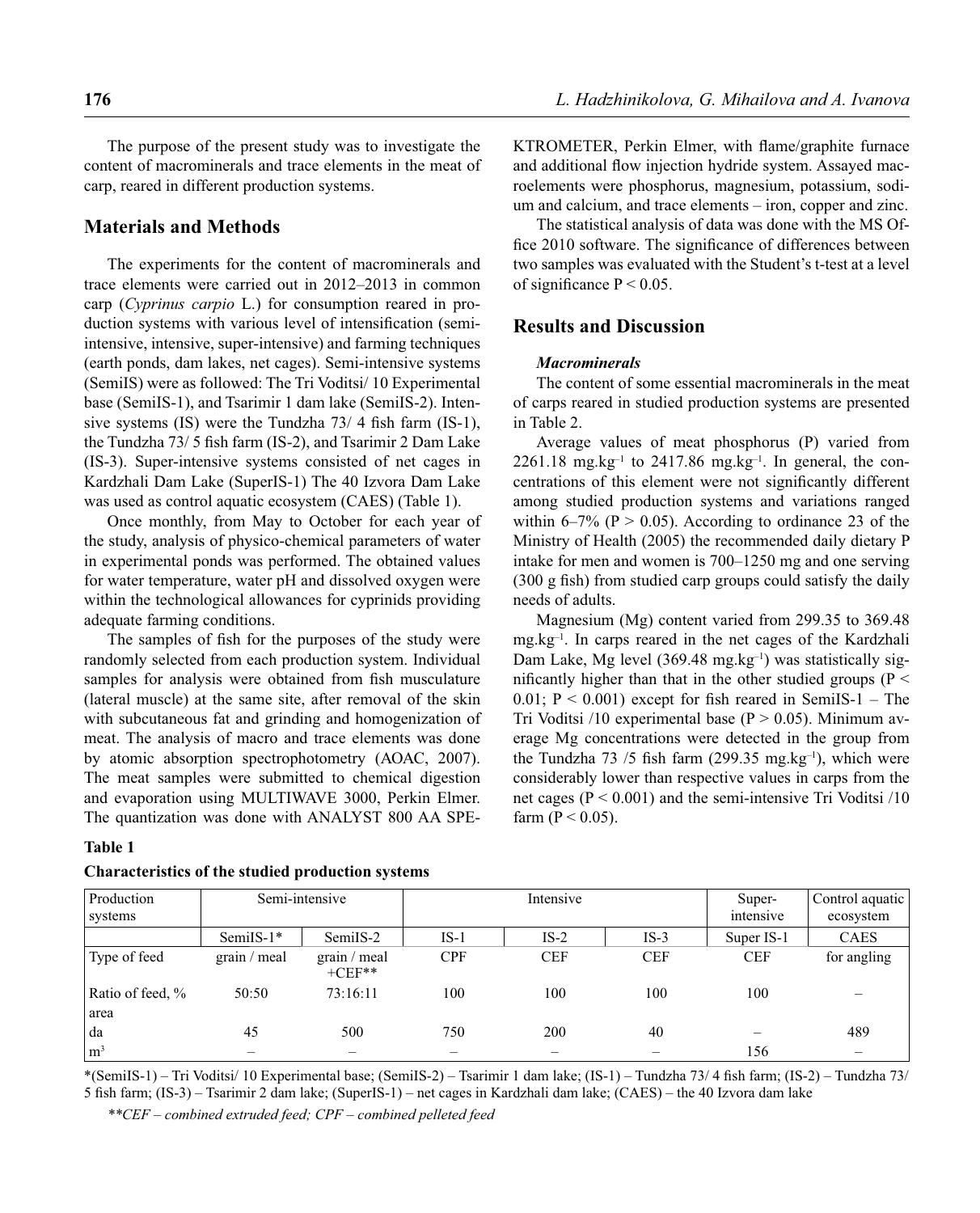Tsarimir 1 dam lake 2417.86 39.49 307.02 4.30 3504.97 96.86 637.71 21.11 341.94 39.24 Tundzha 73/ 4 fish farm 2335.45 175.39 300.80 5.89 2803.02 87.55 517.69 18.45 496.35 64.19 Tundzha 73/ 5 fish farm 2329.32 67.16 299.35 5.99 3552.22 97.60 569.68 14.83 328.61 41.83 Tsarimir 2 dam lake 2321.53 107.60 310.38 3.39 3357.69 57.37 486.13 17.42 383.79 123.34

2261.18 101.93 369.48 4.42 2713.42 213.86 533.88 73.35 1005.50 330.39

| Content of macrominerals in the meat of carp reared in different production systems |         |           |        |           |         |         |        |       |         |        |  |
|-------------------------------------------------------------------------------------|---------|-----------|--------|-----------|---------|---------|--------|-------|---------|--------|--|
| Production systems                                                                  |         |           | Mg     |           |         |         | Na     |       | Uа      |        |  |
|                                                                                     |         | <b>Sx</b> | X      | <b>Sx</b> | X       | $S_{X}$ |        | Sx    |         |        |  |
| Tri Voditsi/10<br>Experimental base                                                 | 2393.72 | 116.71    | 361.83 | 16.68     | 2849.12 | 104.16  | 519.59 | 23.28 | 1088.70 | 272.26 |  |

**Table 2**

Net cages in the Kardzhali dam lake

**nt production systems** 

| The 40 Izvora dam lake 2363.07                                                      | 58.70 | 324.52                                                                             | 7.49 | 3406.33      | 76.38 | 344.15                                                      | 15.76 | 286.97 | 14.81 |
|-------------------------------------------------------------------------------------|-------|------------------------------------------------------------------------------------|------|--------------|-------|-------------------------------------------------------------|-------|--------|-------|
|                                                                                     |       |                                                                                    |      |              |       |                                                             |       |        |       |
| The recommended daily intake of magnesium is 250                                    |       |                                                                                    |      |              |       | ance, muscle contractions, production of adrenaline a       |       |        |       |
| mg for both genders (Ordinance 23 of the Ministry of                                |       |                                                                                    |      | amino acids. |       |                                                             |       |        |       |
| Health/2005). One serving of carp from studied groups                               |       | Calcium (Ca) concentrations in the meat of stud                                    |      |              |       |                                                             |       |        |       |
| provides from $\frac{1}{2}$ (half) to $\frac{1}{3}$ (one-third) of the needed daily |       | groups of carps varied within a rather broad range fr                              |      |              |       |                                                             |       |        |       |
| amount. This is of particular significance, as magnesium is                         |       | $286.97$ mg.kg <sup>-1</sup> to 1088.70 mg.kg <sup>-1</sup> . The difference betwo |      |              |       |                                                             |       |        |       |
| an essential macromineral for the functioning of cells play-                        |       | the lowest and the highest detected concentrations was ab                          |      |              |       |                                                             |       |        |       |
| ing a key role in all reactions involving phosphates (Pirestani                     |       |                                                                                    |      |              |       | 3.8 times. There were statistically significant differences |       |        |       |
| et al., 2009).                                                                      |       |                                                                                    |      |              |       | Ca meat levels between The 40 Izvora aquatic ecosystem      |       |        |       |

The meat potassium (К) concentrations in studied groups of carp varied within the range  $2713.86$  mg.kg<sup>-1</sup> – 3552.22 mg.kg $^{-1}$ . The muscle tissue of carps from the Tri Voditsi  $/10$ experimental base and Tundzha 73/4 fish farm had statistically significantly lower Mg levels ( $P < 0.05$ ;  $P < 0.01$ ) as compared to the other studied production systems.

With regard to its potassium (K) content, the meat of studied carps provide from one-fourth to one-sixth of the daily allowance (4.7 g, Ordinance 23 of the Ministry of Health/2005). This macromineral is essential for the normal function of nerves, muscles, glucose metabolism, acid-base equilibrium, cerebral oxygen metabolism as well as the cardiac activity (Tolonen, 1990).

The comparison of sodium (Na) content of studied groups of carp meat showed the lowest average values in fish cultured in The 40 Izvora aquatic ecosystem  $(344.15 \text{ mg} \cdot \text{kg}^{-1})$ which were statistically significantly lower than Na concentrations in other groups ( $P < 0.01$ ;  $P < 0.001$ ). The maximum value (637.71 mg.kg<sup>-1</sup>) was established in fish from Tsarimir 1 Dam Lake. There were not substantial differences in muscle Na levels of fish reared in the Kardzhali dam intensive system vs the other groups  $(P > 0.05)$ .

According to norms for adequate Na daily intake (1.2 g) as per Ordinance 23 of the Ministry of Health/2005, one serving of fish from studied fish farms provides from  $1/11$ to 1/6 of the necessary amount of sodium, which is needed for regulation of systemic electrolyte and acid-base balance, muscle contractions, production of adrenaline and mino acids.

Calcium (Ca) concentrations in the meat of studied roups of carps varied within a rather broad range from  $86.97$  mg.kg<sup>-1</sup> to 1088.70 mg.kg<sup>-1</sup>. The difference between the lowest and the highest detected concentrations was about .8 times. There were statistically significant differences in Ca meat levels between The 40 Izvora aquatic ecosystem vs both the Tri Voditsi /10 experimental vase and Tundzha 73 /4 fish farm ( $P < 0.05$ ).

According to Ordinance 23/2005, the recommended daily calcium intake is 1000–1300 for men and 700–1250 mg for women. Therefore, one serving of carp meat supplies between  $\frac{1}{11}$  and  $\frac{1}{3}$  of the needed amount for men and from  $\frac{1}{8}$  to  $\frac{1}{2}$  for women.

The analysis of data indicates that carp meat concentrations of sodium and potassium differed significantly between production systems – from 2 times (Tsarimir 1 Dam Lake) to 4 times (Tri Voditsi /10 experimental base) vs the control ecosystem The 40 Izvora. This support the results reported by Gopakumar (1997), that meat calcium content of fish from the same species could differ significantly. The obtained calcium concentrations of meat (966 mg.kg–1) were similar to those demonstrated by Pirestani et al. (2009). The levels of phosphorus, magnesium and so $dium (P, Mg, K)$  in fish from the studied production systems were comparable.

#### *Trace elements*

The content of several primary trace elements from the mineral content of carp meat produced in different systems is presented in Table 3.

According to the data, average copper (Cu) levels of carp meat varied between 0.83 mg.kg–1 (The 40 Izvora Dam Lake) and 1.64 mg.kg–1 (net cages of the Kardzhali Dam Lake).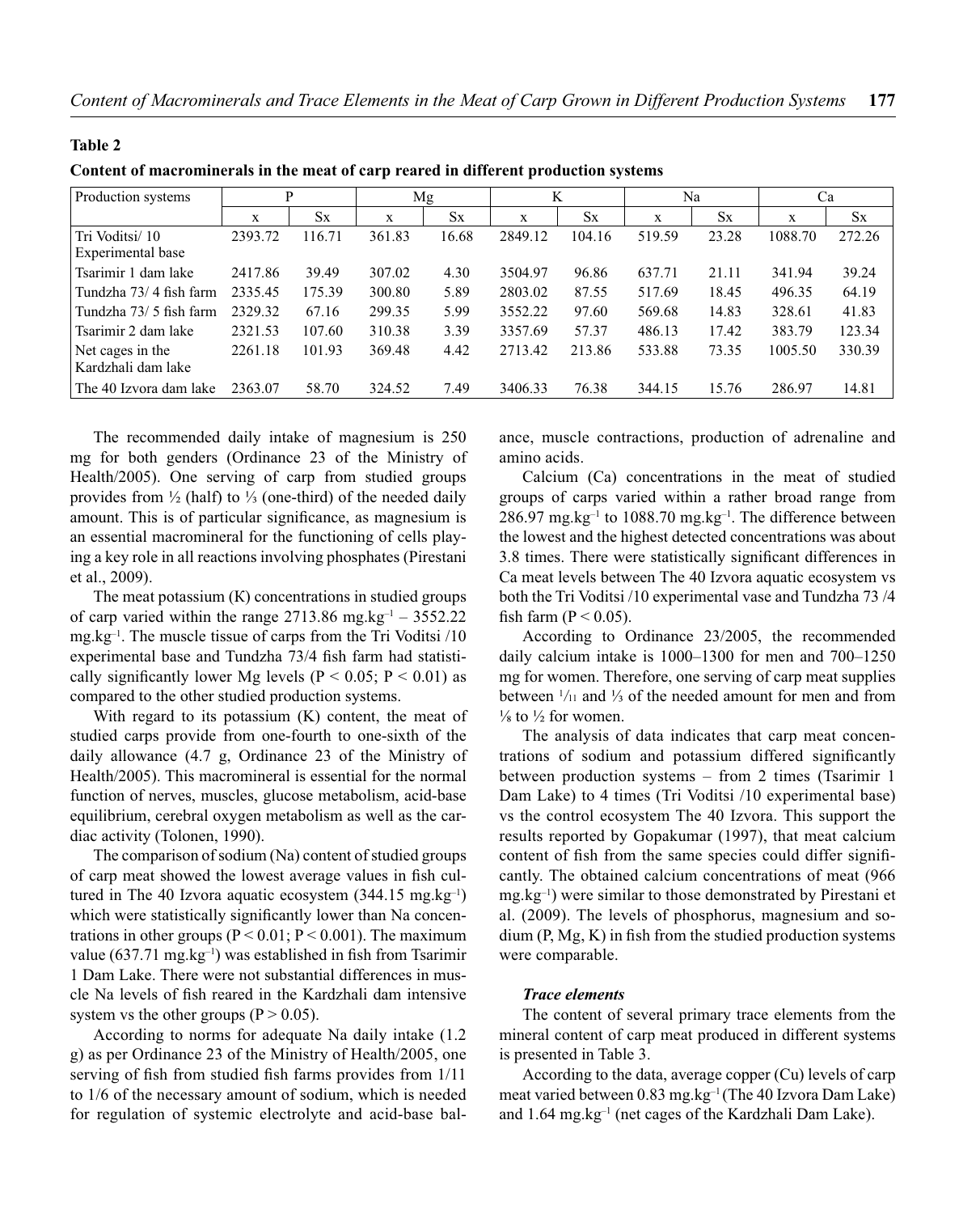# **Table 3**

**Content of trace elements in the meat of carp reared in different production systems** 

| Production systems                  |      | Сu        |      | Fe        | Zn   |           |
|-------------------------------------|------|-----------|------|-----------|------|-----------|
|                                     | X    | <b>Sx</b> | X    | <b>Sx</b> | X    | <b>Sx</b> |
| Tri Voditsi/10 Experimental base    | 1.35 | 0.12      | 6.58 | 0.67      | 3.80 | 0.49      |
| Tsarimir 1 dam lake                 | 1.31 | 0.21      | 7.14 | 1.94      | 3.63 | 0.23      |
| Tundzha 73/4 fish farm              | 1.32 | 0.13      | 5.41 | 0.33      | 2.93 | 0.32      |
| Tundzha 73/5 fish farm              | 1.14 | 0.05      | 5.19 | 0.56      | 2.22 | 0.38      |
| Tsarimir 2 dam lake                 | 1.52 | 0.57      | 4.43 | 0.18      | 3.37 | 0.30      |
| Net cages in the Kardzhali dam lake | 1.64 | 0.23      | 5.68 | 0.46      | 8.88 | 0.57      |
| The 40 Izvora dam lake              | 0.83 | 0.08      | 5.86 | 0.38      | 2.88 | 0.41      |

In the present study, higher meat iron (Fe) concentrations were established in carps from the semi-intensive production system in the Tsarimir 1 Dam Lake  $(7.14 \text{ mg} \cdot \text{kg}^{-1})$  From studied production systems, only the meat of carps from the intensive Tsarimir 2 Dam Lake system had statistically significantly lower Fe levels  $(4.43 \text{ mg} \cdot \text{kg}^{-1})$  than both The 40 Izvora Dam Lake ecosystem and the semi-intensive earth pond system Tri Voditsi  $/10$  experimental base (P < 0.05). There were no significant differences with respect to this trace element for the other production systems  $(P > 0.05)$ .

The content of carp meat zinc (Zn) varied from 2.22  $mg/kg^{-1}$  to 8.88 mg.kg<sup>-1</sup>. The zinc concentrations in fish from the net cages were statistically significantly higher vs all other studied groups ( $P < 0.01$ ;  $P < 0.001$ ). A lower level of significance ( $P < 0.05$ ) was established between Tsarimir 1 Dam Lake and Tundzha 73 /5 fish farm. There were no substantial differences with regard to carp meat zinc concentrations among the other production systems  $(P > 0.05)$ .

The analysis of results indicates that the trace element concentrations obtained in this study were comparable to those of Pirestani et al.  $(2009)$  for Cu  $(2.58 \text{ mg} \text{ kg}^{-1})$ , Fe  $(12.55 \text{ mg} \cdot \text{kg}^{-1})$  and Zn  $(7.44 \text{ mg} \cdot \text{kg}^{-1})$ . Regardless of the toxic effects of copper and zinc, they are essential and their presence in food is necessary for human health maintenance. The average copper and zinc values of studied carp meats did not exceed the limits of 10 mg.kg $^{-1}$  for copper and 50 mg.kg $^{-1}$  for zinc specified by Ordinance 31 of the Ministry of Health, 2004. The recommended daily intake of iron is 8–11 mg/day (men) and 8-18 mg/ day (women). Comparing the data from the study with recommended amounts for adults, it could be concluded that carp meat from studied groups was rich is iron and one serving  $(300 \text{ g fish})$  could satisfy the daily needs of adult men and women.

To sum up, the meat of carps reared in production systems with different level of intensity (semi-intensive, intensive and super intensive) and different feeding types (grain feeds, meals, special compound feeds) contains a broad spectrum of macrominerals (phosphorus, magnesium, calcium) and trace elements (iron, copper and zinc) valuable for human health. The meat copper and zinc levels did not exceed the fish quality norms (Ordinance 31 of the Ministry of Health – 2004). The comparison of norms for physiological feeding, the recommended daily intake of the different macro– and trace elements with the results from analysis of meat indicated that one serving of carp meat (300 g) could satisfy entirely the daily needs from phosphorus and iron, up to 1/2–1/4 of the needs from magnesium, potassium and calcium and up to  $1/6$  – from sodium.

### **Conclusions**

The content of the primary macrominerals and trace elements in carp meat and its specificity related to the used production system has been established.

It was demonstrated that the prevailing macrominerals were the potassium  $(2713.86-3552.22 \text{ mg} \cdot \text{kg}^{-1})$  and the phosphorus (2261.18–2417.86 mg.kg–1).

Out of the studied trace elements, carp meat had a higher content of iron  $(4.43-7.14 \text{ mg} \cdot \text{kg}^{-1})$  and zinc  $(2.22-8.88$  $mg.kg^{-1}$ ).

The results from this study could be used as objective information for evaluation of the nutritional value of carp meat with regard to the content of macrominerals and trace elements.

### **References**

- **Atanasoff, A., G. Nikolov, Y. Staykov, G. Zhelyazkov and I. Sirakov,** 2013. Proximate and Mineral Analysis of Atlantic Salmon (*Salmo salar*) Cultivated in Bulgaria. *Biotechnology in Animal Husbandry*, **29** (3): 571–579.
- **ATSDR.,** 2004. Agency for Toxic Substances and Disease Registry, Division of Toxicology, Clifton Road, NE, Atlanta, GA. Available from http://www.atsdr.cdc. gov/toxprofiles/.